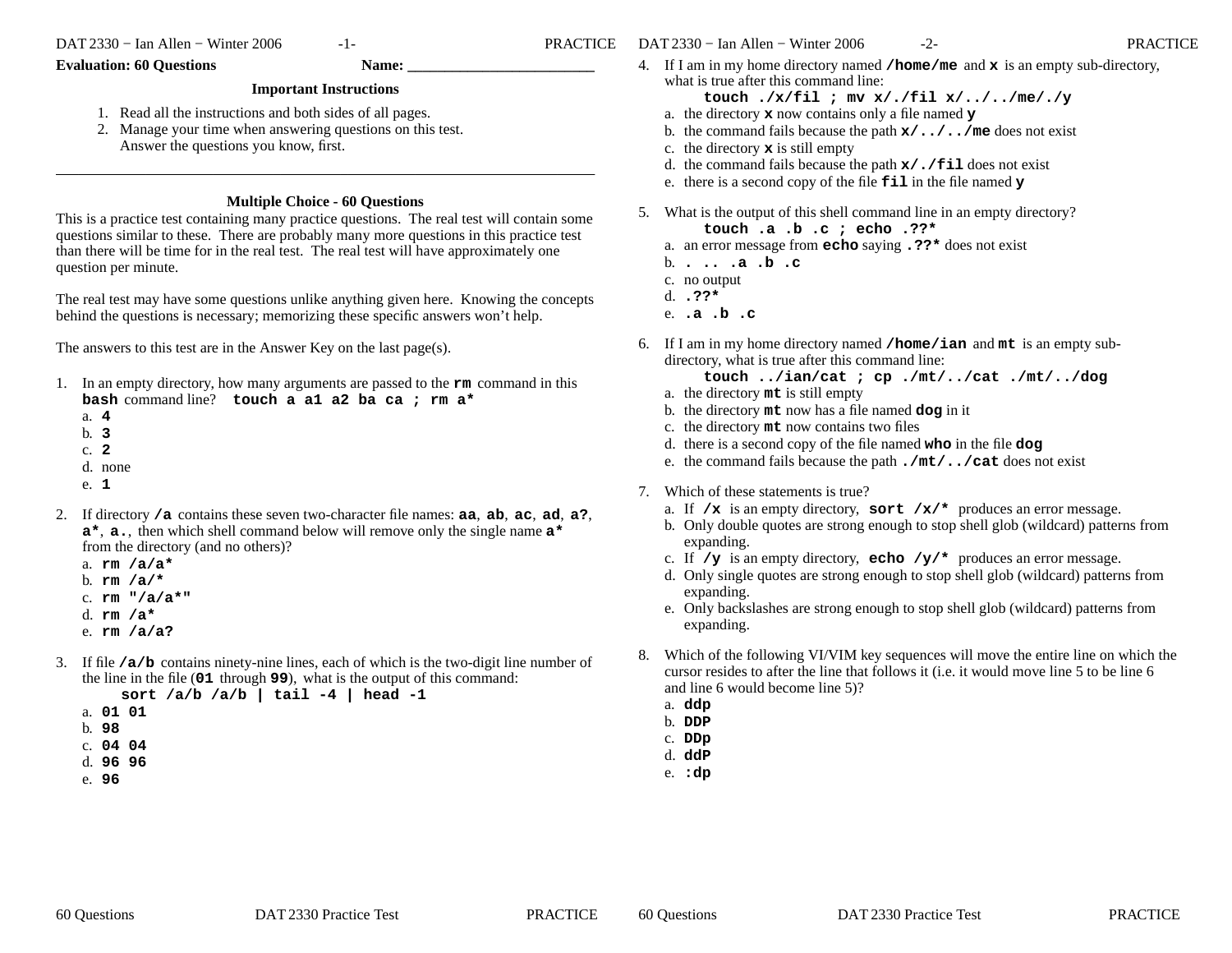DAT 2330 <sup>−</sup> Ian Allen − Winter 2006 -3- PRACTICE

- 9. Which command pipeline outputs the count of the number of pathnames (including all subdirectories) that lie under the /etc directory?
	- a. **man /etc ; wc**
	- b. **ls /etc | wc**
	- c. **ls /etc ; wc**
	- d. **dir /etc | count**
	- e. **find /etc | wc**
- 10. If <sup>I</sup> am in my home directory named **/home/myhome** and **sub** is an empty subdirectory, what is true after this command line:

**touch ./fil ; mv sub/../fil ../myhome/cat**

- a. the command fails because the path **../myhome/cat** does not exist
- b. the directory **sub** now contains only a file named **cat**
- c. the directory **sub/..** now has a file named **cat** in it
- d. there is a second copy of the file **fil** in the file named **cat**
- e. the command fails because the path **sub/../fil** does not exist
- 11. When doing an **ls -a**, the output pathname that is a double dot (**..**) signifies what?
	- a. A file or directory with double links.
	- b. The parent directory.
	- c. The root directory.
	- d. A hidden file.
	- e. The current directory.
- 12. If file **foo** contains nine lines, each of which is the one-digit line number of the line in the file (**1** through **<sup>9</sup>**), what is the output on your screen of this command:
	- **cat foo foo | sort -r | head -5 | tail -1**
	- a. **9**
	- b. **8**
	- c. **6**
	- d. **7**
	- e. **5**
- 13. What would you see if you typed this command: **cat /users**
	- a. The contents of your subdirectory named **users**
	- b. The contents of the file **users** located in your home directory
	- c. The contents of the file **users** located in the parent directory
	- d. The contents of the file **users** located in the root directory
	- e. The contents of your directory named **users**
- 14. How can you ask the **bash** (Linux) shell to complete commands or file names for you?
	- a. You can type the first part of the command or file name and press the **TAB** key.
	- b. Type **[CONTROL]-[D]** and the shell will present a menu of commands.
	- c. You can type the first part of the command or file name and press the **ALT** key.
	- d. Type **[ALT]-[F2]** the shell will present a menu of commands.
	- e. Type **[CONTROL]-[ALT]-[DEL]** and the shell will present a menu of commands.
- DAT 2330 <sup>−</sup> Ian Allen − Winter 2006 -4- PRACTICE15. Which Unix command sequence deletes a directory and everything inside it?
	- a. **erase dir**
	- b. **erase -r dir**
	- c. **rm -r dir**
	- d. **deltree -all dir**
	- e. **rmdir -all dir**
- 16. What is the output of this shell command line in an empty directory?
	- **touch a .a bc .bc def ; echo [ab]\***
	- a. **[ab]\***
	- b. an error message from **echo** saying **[ab]\*** does not exist
	- c. **<sup>a</sup> bc**
	- d. no output
	- e. **<sup>a</sup> .a bc .bc**
- 17. What is the output of this shell command line in an empty directory? **echo \***
	- a. no output
	- b. **\***
	- c. **..**d. **.**
	- e.**. ..**
- 18. What is the output of this successful command sequence?
	- **cd /home/foo ; touch dir ; mkdir bar ; pwd**
	- a. **/home/foo/dir**
	- b. **/home/foo/bar**
	- c. **/home/foo**
	- d. **/bar**
	- e. **/home/foo/dir/bar**
- 19. What command shows all the lines in file **/etc/group** that contain the string **idallen**?
	- a. **grep /etc/group idallen**
	- b. **grep idallen ; /etc/group**
	- c. **cat /etc/group ; grep idallen**
	- d. **cat /etc/group | wc idallen**
	- e. **grep idallen /etc/group**
- 20. Which command line sorts the list of users currently logged in to the machine and displays just the one line containing the userid that sorts first?
	- a. **sort who | head -1**
	- b. **sort | who | head -1**
	- c. **head -1 who | sort**
	- d. **who | sort | head -1**
	- e. **head -1 sort who**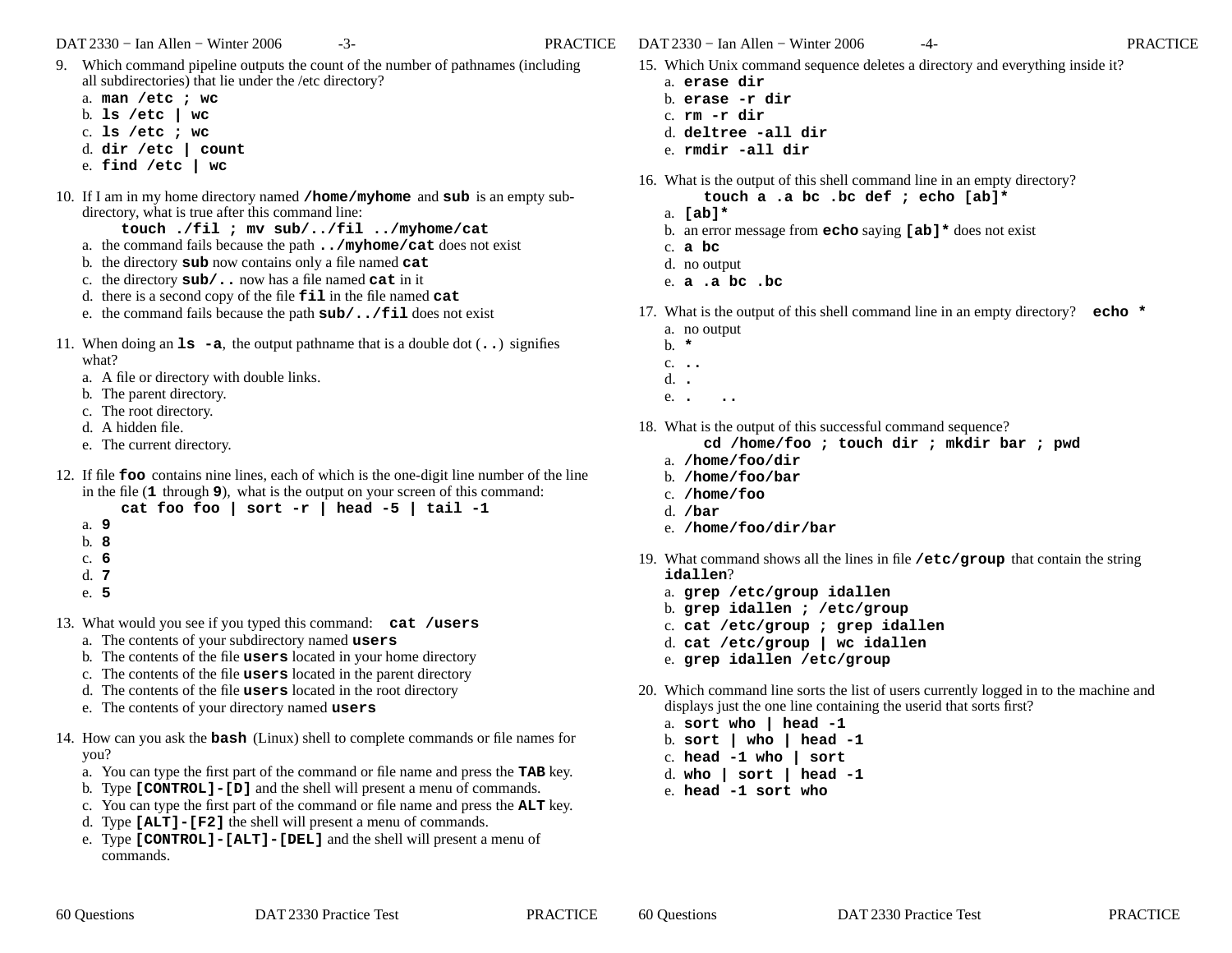- 21. Which of the following shell command lines displays all the names in the current directory that are exactly three digits long (and no others)?
	- a. **echo ???**
	- b. **echo [3][3][3]**
	- c. **echo [?][?][?]**
	- d. **echo [0-9][0-9][0-9]**
	- e. **echo [1-3][1-3][1-3]**
- 22. How many lines are output on your screen after this command:
	- **touch foo ; diff foo foo**
	- a. 3
	- b. 1
	- c. 2
	- d. 0
	- e. 4
- 23. If my current directory is **/etc**, which of these pathnames is equivalent to the filename **/etc/passwd**?
	- a. **./etc/passwd**
	- b. **./passwd**
	- c. **../passwd**
	- d. **../etc/passwd/.**
	- e. **/passwd**
- 24. Which of these statements is true?
	- a. Unix commands can be entered in upper-case or lower-case letters; they are equivalent.
	- b. You can only login to Unix once per userid; you cannot be logged in to the samemachine twice.
	- c. Unix commands must be entered in lower-case letters.
	- d. To erase an entire line of typing, type [CONTROL]-[E].
	- e. To indicate End-of-File (no more input), type [CONTROL]-[E].
- 25. In the output of the command **ls -a**, the one-character name **.** signifies what?
	- a. A current file.
	- b. A name that is hidden.
	- c. The current directory.
	- d. A name with an unprintable character.
	- e. The parent directory.
- 26. If <sup>I</sup> am in my home directory named **/home/alleni** and **empty** is an empty subdirectory, what is true after this command line:
	- **touch ./cat ; mv empty/../cat ../alleni/dog**
	- a. the command fails because the path **../alleni/dog** does not exist
	- b. the command fails because the path **empty/../cat** does not exist
	- c. the directory **empty** now contains only a file named **dog**
	- d. the directory **empty/..** now has a file named **dog** in it
	- e. there is a second copy of the file **cat** in the file named **dog**
- 27. Which command line below does not show any lines from inside the file **dog**?
	- a. **ls dog**
	- b. **less dog**
	- c. **tail dog**
	- d. **more dog**
	- e. **head dog**
- 28. What appears on your screen after this bash shell command line?
	- **echo hi | wc**
	- a. **121**
	- b. no output
	- c. **112**
	- d. **113**
	- e. **211**
- 29. If **foo** is a sub-directory that contains only the file **single**, what happens after this command: **mv ./foo/single foo/../double**
	- a. the directory **foo** is now empty
	- b. the command fails because the name **double** does not exist
	- c. there is a second copy of the file **single** in the file named **double**
	- d. the command fails because the name **foo/../double** does not exist
	- e. the directory **foo** now contains only a file named **double**
- 30. Which command line lists all possible utilities available for compiling programs?
	- a. **grep /etc/\* compile**
	- b. **apropos compile**
	- c. **grep compile /etc/\***
	- d. **man \* | grep compile**
	- e. **man compile**
- 31. What is the output of this shell command line in an empty directory?
	- **touch .12 .345 .6789 ; echo .??\***
	- a. no output
	- b. **.??\***

- c. **.12 .345 .6789**
- d. an error message from **echo** saying **.??\*** does not exist
- e. **. .. .12 .345 .6789**
- 32. Which command line displays the contents of the Unix **passwd** file one page at a time?
	- a. **cat less | /etc/passwd**
	- b. **/etc/passwd cat less**
	- c. **less /etc/passwd**
	- d. **/etc/passwd | less**
	- e. **cat /etc/passwd less**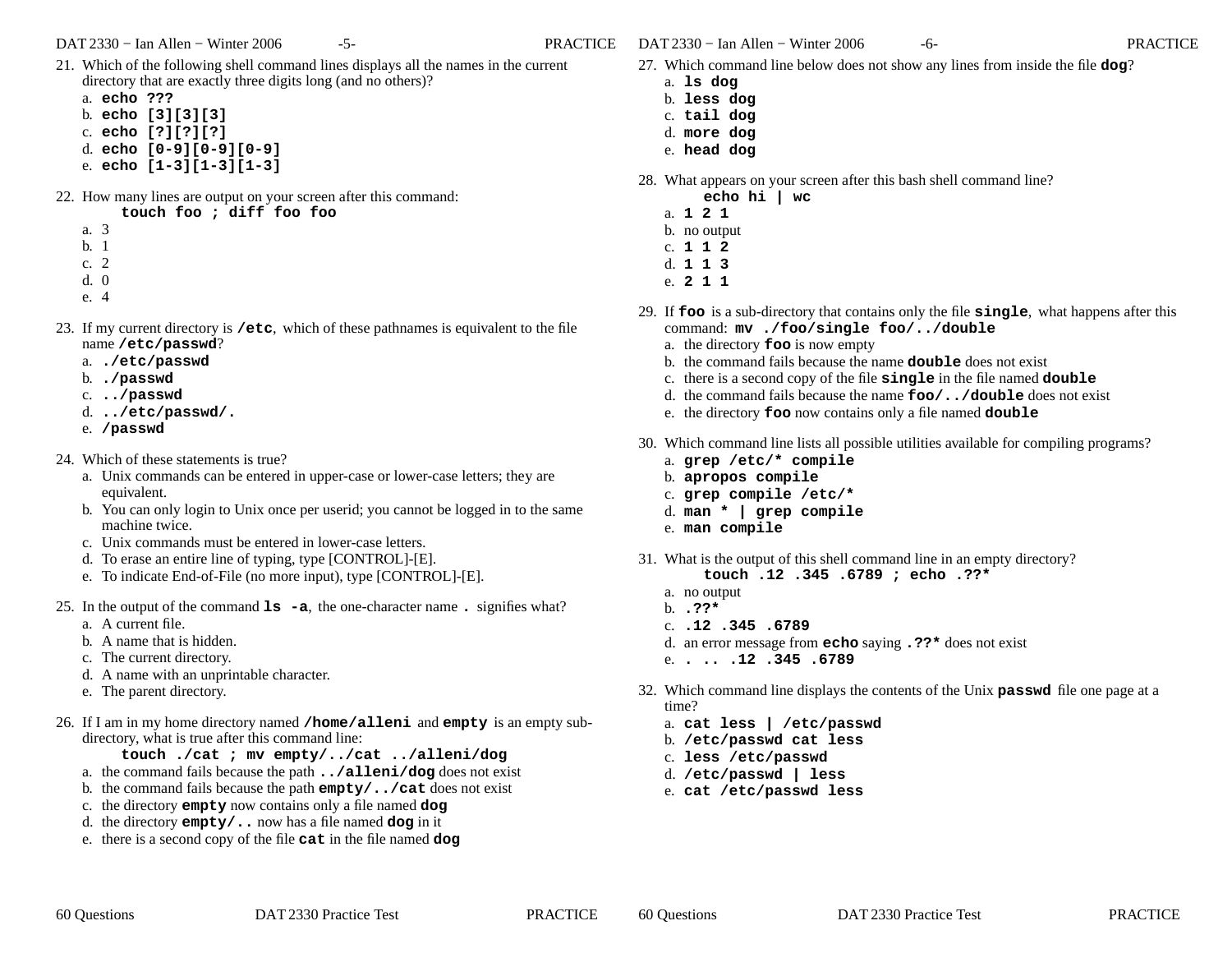- 33. In an empty directory, how many arguments are passed to the **cat** command in this **bash** command line? **touch a1 a2 ba ca ; cat a\***
	- a. **3**
	- b. none
	- c. **1**
	- d. **2**
	- e. **4**
- 34. If **cow** is a sub-directory that contains only the file **dog**, what happens after this command: **mv cow/dog cow/././cat**
	- a. the command fails because the name **cat** does not exist
	- b. the directory **cow** now contains only a file named **cat**
	- c. there is a second copy of the file **dog** in the file named **cat**
	- d. the directory **cow** is now empty
	- e. the command fails because the name **cow/././cat** does not exist
- 35. If **/etc/passwd** is a file name, which of the following pathnames always leads to the same file?
	- a. **././etc/passwd**
	- b. **/./../etc/./passwd**
	- c. **/etc/../../passwd**
	- d. **/etc/passwd/../..**
	- e. **/etc/passwd/./.**
- 36. If my current working directory is **/home**, and my home directory is **/home/me**, which of the of the following commands copies the Unix password file into my home directory under the name **foo**?
	- a. **cp ../home/me/../etc/passwd ./me/./foo**
	- b. **cp me/../../etc/passwd me/foo**
	- c. **cp ./me/../etc/passwd ../home/me/foo**
	- d. **cp ../../etc/passwd /me/foo**
	- e. **cp ../etc/passwd ../me/foo**
- 37. Which command sequence below outputs only lines 10-15 of the 16-line file named **hex**?
	- a. **tail -16 hex | head -10** b. **head -16 hex | tail -5 hex**c. **head -15 hex | tail -6** d. **head -10 hex | tail -15 hex**e. **tail -10 hex | head -16 hex**
- 38. If file **foo** contains nine lines, each of which is the number of the line in the file, what is the output of this command:

```

cat foo foo | sort | tail -4 | head -1
```
- a. **1**
- b. no output
- c. **4**
- d. **8**
- e. **6**
- 39. If directory **foo** contains only these four three-character file names: **.x1**, **.x2**,
	- **.z3**, **.z.**, then what is the output of the following **bash** shell command line: **echo foo/???**
	- a. no output
	- b. **foo/.z.**
	- c. **foo/.x1 foo/.x2 foo/.z3**
	- d. **foo/.x1 foo/.x2 foo/.z3 foo/.z.**
	- e. **foo/???**
- 40. What is the output of this shell command line in an empty directory? **ls \***
	- a. **.**
	- b.
	- **. ..** c. **\***
	- d. no output
	- e. an error message from **ls** saying **\*** does not exist
- 41. If my current directory is **/bin**, which of these pathnames is equivalent to the filename **/bin/ls**?
	- a. **/root/bin/ls**
	- b. **./bin/ls**
	- c. **../../bin/ls**
	- d. **ls/.**
	- e. **../bin/ls/.**
- 42. Which of the following shell command lines displays only the names in the current directory that are exactly three alphabetic letters long?
	- a. **echo \*\*\***
	- b. **echo [a-zA-Z][a-zA-Z][a-zA-Z]**
	- c. **echo ???**
	- d. **echo [0-3][0-3][0-3]**
	- e. **echo [?][?][?]**
- 43. If my current directory is **/home**, which of these pathnames is equivalent to thepathname **/home/a/b/c**?
	- a. **/a/b/c** b. **../home/b/c** c. **./home/a/b/c**d. **../a/b/c**e. **./a/b/c**

- 44. Which command below is the best way to find a line containing a question mark (**?**) in the file **/etc/passwd**?
	- a. **grep '?' /etc/passwd**
	- b. **grep /etc/passwd ./?**
	- c. **grep ? ; /etc/passwd**d. **grep ? /etc/passwd**
	- e. **grep ./? /etc/passwd**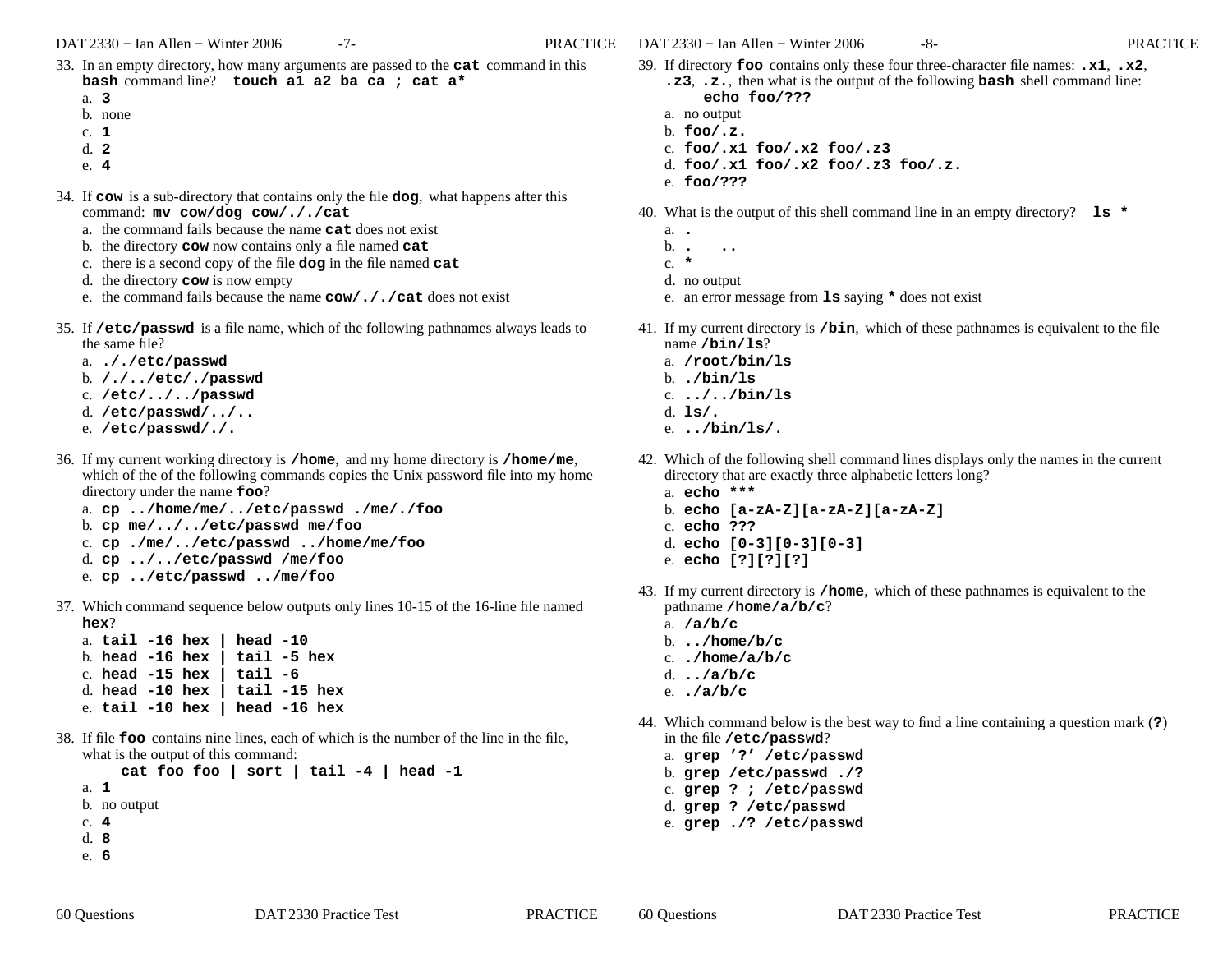- 45. Which of the following is true, given this long directory listing from **ls**: **drwxr-x--x 256 ian user 512 May 30 12:35 dir**
	- a. The number 256 is the octal permissions of this directory.
	- b. The number 512 is the count of links (names) this directory has.
	- c. The number 256 is the inode number of this directory.
	- d. The number 256 is the size of this directory.
	- e. The number 512 is the size of this directory.
- 46. Which of the following pathnames always leads to the same file named: **/etc/passwd**?
	- a. **/etc/passwd/.**
	- b. **../etc/passwd**
	- c. **./etc/passwd**
	- d. **/etc/./etc/../passwd**
	- e. **/etc/../etc/passwd**
- 47. What is the output of this shell command line in an empty directory?
	- **touch .a .b .c ; echo [.]\***
	- a. **[.]\***
	- b. **. .. .a .b .c**
	- c. **.a .b .c**
	- d. an error message from **echo** saying **[.]\*** does not exist
	- e. no output
- 48. If you type the command **sleep 60**

 which of the following key sequences will interrupt it and take you immediately backto the command prompt?

- a. **[CTRL-C]**
- b. **[CTRL-L]**
- c. **[CTRL-U]**
- d. **[CTRL-R]**
- e. **[CTRL-D]**
- 49. Which of these statements is true?
	- a. The **file** command creates a new, empty file in the current directory
	- b. To interrupt a Unix process from the keyboard, type **[CONTROL]-[D]**.
	- c. Command **apropos** is an exact synonym for command **man**.
	- d. To indicate End-of-File (no more input) to a program, type **[CONTROL]-[D]**.
	- e. To erase an entire line of typing, type **[ALT]-[DELETE]**.
- 50. What command can you use to remove a directory that isn't empty?
	- a. **rmdir -r dir**
	- b. **rm -r dir**
	- c. **deldir -r dir**
	- d. **mv -r dir**
	- e. **del -r dir**
- 51. What is the output of this shell command line in an empty directory?
	- **touch .a .b .c ; echo .\***
	- a. **. .. .a .b .c** b. **.\***
	- c. no output
	- d. **.a .b .c**
	- e. an error message from **echo** saying **.\*** does not exist
- 52. What is the output of this successful command sequence? **cd /home/dir ; mkdir one ; mkdir two ; pwd**
	- a. **/two**
	- b. **/home/dir/two**
	- c. **/home/dir/one/two**
	- d. **/home/dir**
	- e. **/home/dir/one**
- 53. In the output of the command **ls -a**, <sup>a</sup> dot that begins a name signifies what?
	- a. A name that is hidden.
	- b. A name with an unprintable character.
	- c. The parent directory.
	- d. The current directory.
	- e. A current file.
- 54. How many arguments and options are there to the command: **ls -ls /cat**
	- a. Two command line arguments, one of which contains two bundled options.
	- b. A three-letter file name and a **/cat** switch option argument.
	- c. Two options, no arguments.
	- d. Two arguments, one of which is a single option and the other is a pathname.
	- e. Two arguments, no options.
- 55. How do I change "foo" to "bar" on lines 25 to 30 in the **vim** editor?
	- a. **:25,30s/foo/bar/g**
	- b. **\$ head -30 foo | tail -25 | vim s/foo/bar/**
	- c. **\$ head -25 foo | tail -30 | echo s/foo/bar/ | vim**
	- d. **:25,30w foo/bar**
	- e. **:25,30r foo/bar**
- 56. Which command shows the name of the current computer:
	- a. **hostname**
	- b. **<sup>w</sup>**

- c. **who**
- d. **comname**
- e. **users**
- 57. Which command line lists all possible utilities available for sorting files?
	- a. **man -k sort**
	- b. **man | grep sort**
	- c. **grep /etc/passwd sort**
	- d. **grep sort /etc/passwd**
	- e. **man sort**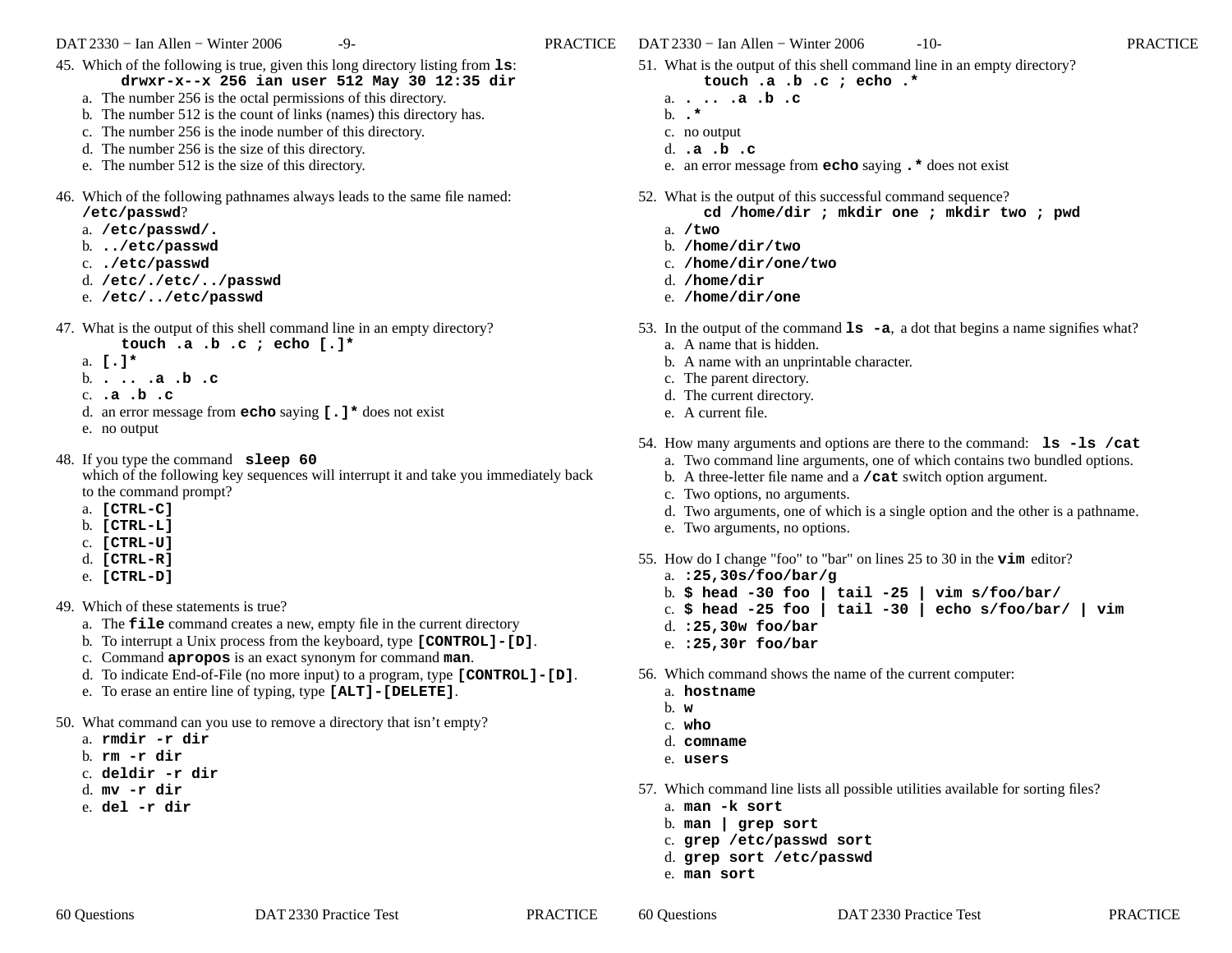*This page intentionally left blank.*

58. If you type the command **sort** which of the following key sequences will send an EOF and take you immediatelyback to the command prompt?

- a. **[CTRL-R]**
- b. **[CTRL-U]**
- c. **[CTRL-D]**
- d. **[CTRL-C]**
- e. **[CTRL-L]**
- 59. What can you do to get back (redo) the last command you typed to the **bash**(Linux) shell?
	- a. Type [CONTROL]-[ALT]-[UP]
	- b. Type [CONTROL]-[BACKSPACE]
	- c. Use the "UpArrow" key.
	- d. Use the "PageUp" key.
	- e. Type [ALT]-[F2]
- 60. Which command pipeline outputs the count of the number of manual page titles that contain the keyword "sort"?
	- a. **wc man sort**
	- b. **wc -k sort**
	- c. **man sort | wc**
	- d. **man -k sort | wc**
	- e. **man sort ; wc**